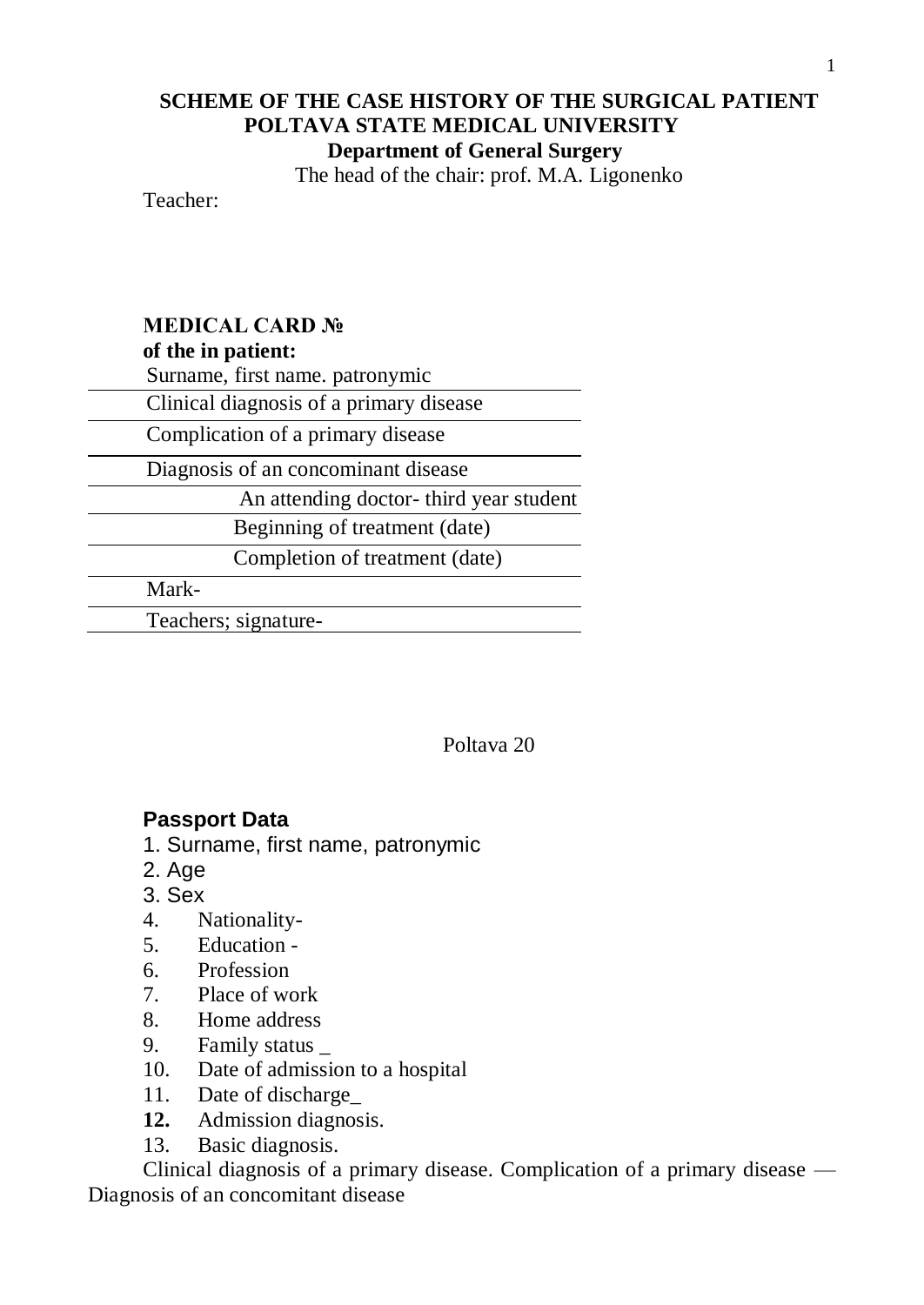#### 14. Diagnosis on discharge

15. Result of treatment

#### **1.** *COMPLAINTS of the PATIENT (QUERELLAE AEGROTI)*

First of all it is necessary to count the complaints, concerning the disease with, which the patient has been hospitalized to a surgical clinic. It is necessary to detail every complaint. After that the secondary complaints, which are caused by other reasons are taken into account.

### *2. ANAMNESIS of a DISEASE (Anamnesis morbi)*

In anamnesis it is necessary to write down the development and course of a given disease in a chronological sequence; to pay attention to the basic stages of its development, appearance of new symptoms, methods of diagnostics and treatment which were used before the patient's admission to a hospital.

### **3.** *ANAMNESIS of LIFE (Anamnesis vitae)*

This part of a medical card has a biographic character, which deals with different aspects of the patient's life. It **is** necessary to start it from the moment of the patient's birth, taking into account the material conditions during his life, conditions of working, family status, health of the wife (husband), children, conditions of family life, mode of life. Time of puberty: in the female gynecologic anamnesis is (time of appearance of menstruations, their course, cyclicity, amount of pregnancies, labors, abortions). The previous diseases (in particular a tuberculosis, Botkin's disease, lues), operations (under which anesthesia they were carried out), use of hormones, serums, albuminous preparations, hemotransfusions, immunodepressants in the treatment, complications during their application. Drug intolerance (due to which drugs), the presence of other kinds of allergies. It is necessary to find a possible connection of a disease with heredity of the patient (diseases of his parents and relatives, the cause of their death), harmful habits (smoking, abuse of alcohol, narcotics, etc.). You must find a possible connection between the received data and the cause of disease.

#### *4. GENERAL ANAMNESIS (Anamnesis communis)*

The respiratory system. Respiration through the nose natural, labored, impossible the patient (breathes through the mouth). Whether there is the sensation of dryness in the nose.

Excretions from the nose: amount (small, moderate, large), character (thick, liquid, diaphanous, purulent, sanguinolent, with an odor).

Nose - bleeds (the cause of their occurrence, duration, quantity of the blood).

The larynx. Pain during conversation. A voice - sonorous, quiet, hoarse, aphonia.

Pain in the region of the thorax: absent, constant, arises periodically; strengthens during motions, respiration, cough; it can be of acute, dull, colic, shooting character, etc.

Dyspnea (labored breathing): constant, during physical exertion, going upwards, walking; pronounced it and duration.

Cough: if there is any, insignificant, whooping, strong, constant, and attacklike.

Sputum: the q uantity .whether it depends on the time of excretion and a position of the body of the patient; character (slimy, purulent, slimy-purulent), an odor.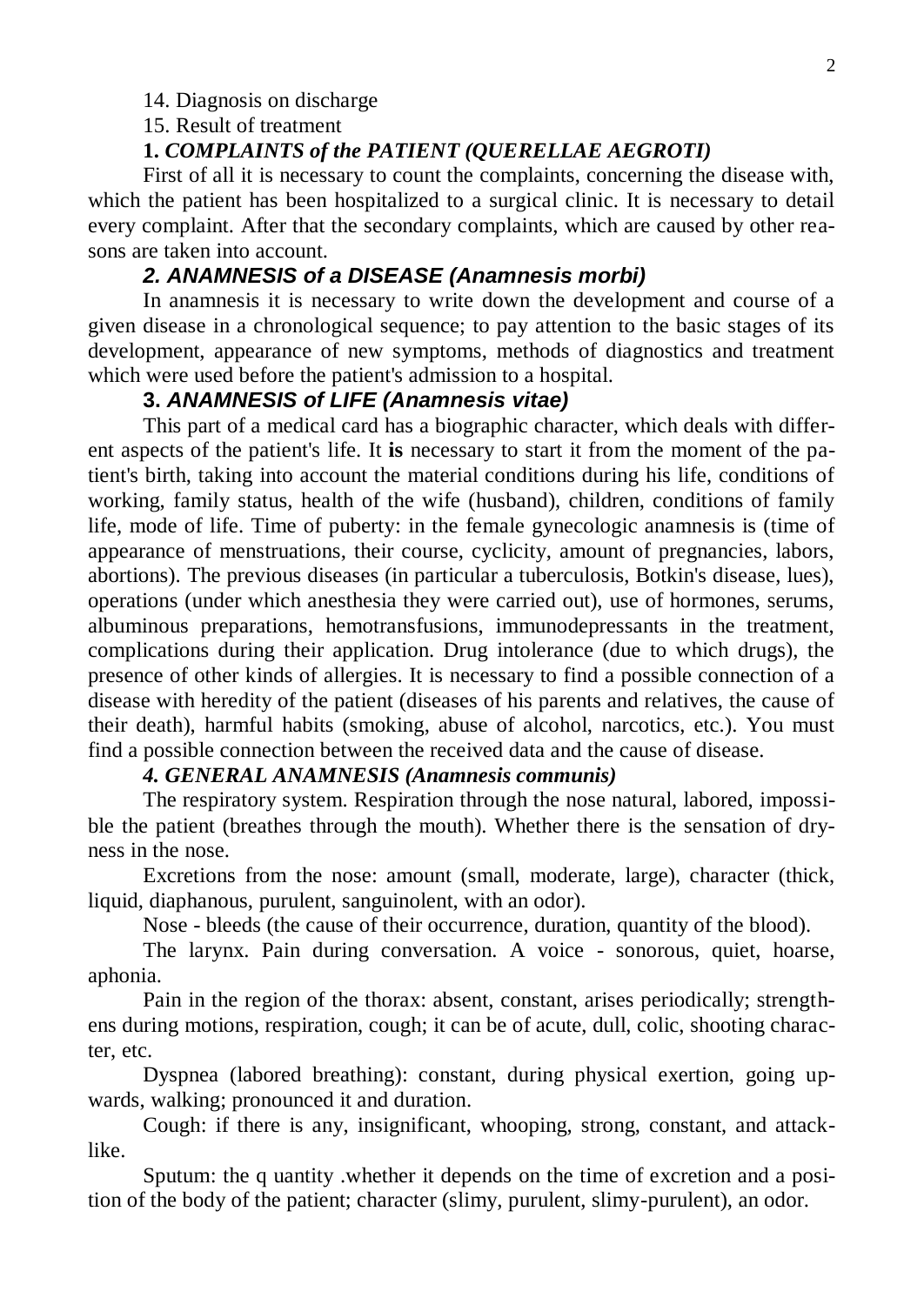Hemoptysis (expectoration of the blood): time of appearance, intensity (bleeding, blood-stained sputum), the color of the blood (red, dark).

The cardiovascular system. Heartbeating - attacks, constant; its dependence on excitement, physical exertion, a position of the body. Irregularity. A feeling of pulsation in different parts of the body.

Pain in the region of the heart, behind the breastbone - their irradiation, force, duration, dependence on locomotions, physical exertion, excitement.

Edemas (localization, regularitu of their appearance).

Organs of digestion. Appetite - good, satisfactory, bad, hyperorexia (bulimia). Disgust to this or that food.

Taste - absent, unpleasant (bitter, acidic, "metal").

Dryness in the mouth, thirst, hypersalivation. The quantity of drunk liquid during 24 hours.

Chewing of food, the presence of a pain during it, tiredness.

Swallowing of solid and liquid foods (meals), causal pass of it into the trachea.

Passage of solid and liquid food along the esophagus (free. labored, impossible, painful).

Dispeptic phenomena. Belching (regurgitation) its frequency, the cause and time of occurrence; character (by air, taken food, stomachic contents); taste (bitter, sweet, acidic); an odor (inodorous, of rotten eggs, fecal).

Heartburn, nausea (intensity, for how long (duration), after which food).

Vomiting - without a cause, on an empty stomach, after a meal, what food causes it? In what period of time does it occur? Vomiting matters (eaten food). The quantity of the vomits, taste (of taken before food, acidic, bitter), an odor (inodorous, of rotten eggs, fecal), color (yellow, bloody, dark-brown), the vomiting of fecal matter (in the presence of gastrocolic fistulas).

Pain in the abdomen, its localization (the epigastric, the right and left sub costal regions, in the region of the umbilicus; the iliac, inguinal regions; along the course of the small intestine, colon; above the pubis).

Irradiation of a pain - into the thorax, the back, loins, etc. Its character - constant, colic, sudden, arises gradually, acute, cutting, shooting, "knife-like", etc. Connected with taking of food, what kind of food, at which, through what time after that? Depends on a position of the body. Agents that alleviate (relieve pain). Night pains.

Passage of flatus - is free, in an excessive amount, retentioned.

Defecation (easy (normal), daily, some times per day; with the help of an enema or purgative drugs), influence of food.

Excrements: formed, solid, liquid, "sheep" feces. Color: usual, clay, dark, coaltar-like (melena), feces with admixtures of the blood (on a surface, inside),slime (in a small, large quantity),purulent discharges.

Ineffectual impulses: tenesmus and imperative impulses, fecal incontinence. A pain in the region of anal orifice during defecation. Prolapse of the nodes, the mucous membrane, and the rectum.

The urinary system. Pain in the region of the loins - constant, sudden: its duration and intensity, when it strengthens, its irradiation (to the back, iliac regions, fe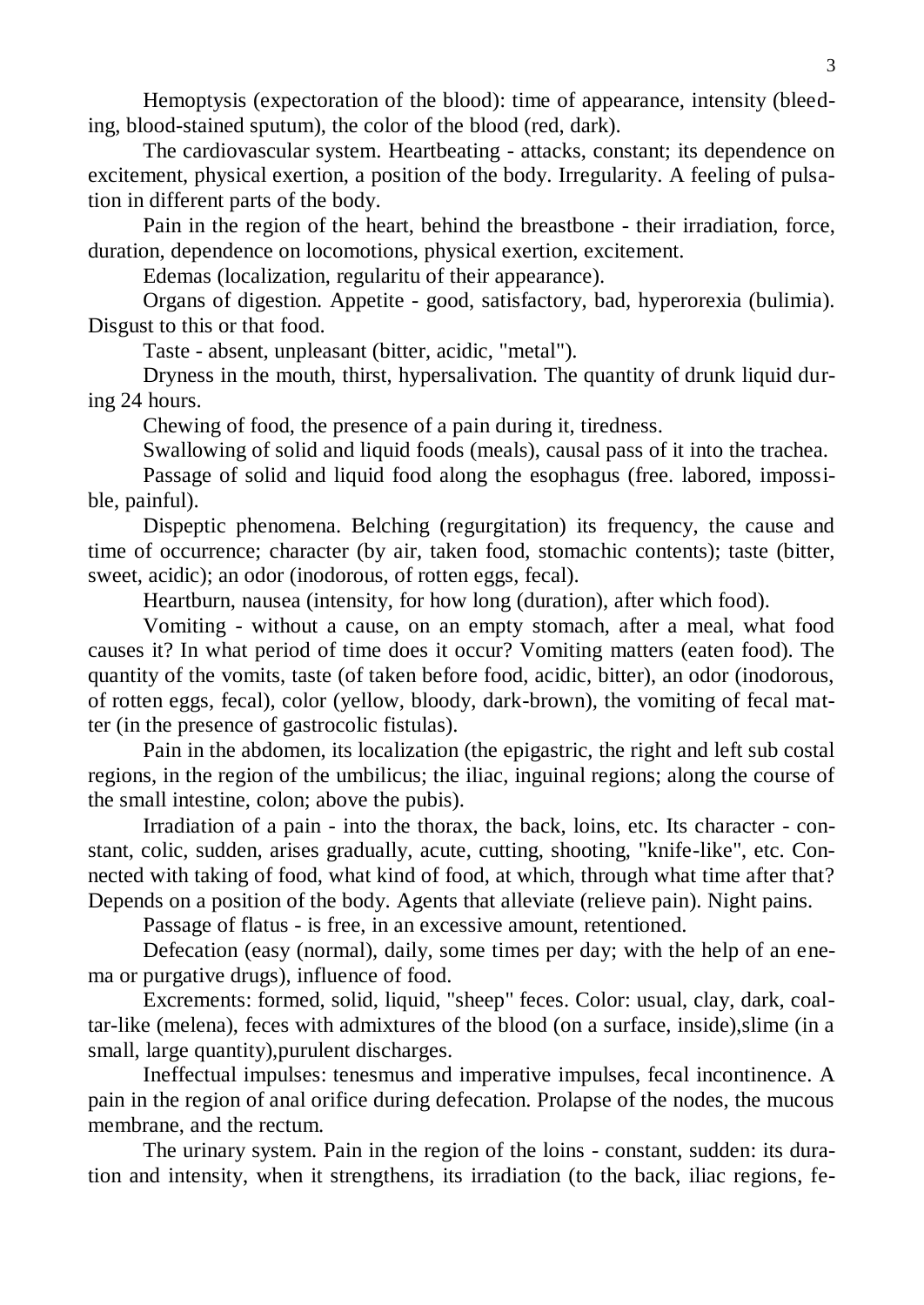mur, external genitals). Pain above the pubis, its character and reasons factors, which cause, strengthen and reduce it.

Urination - effortless, labored, painless, painful (at the beginning of urination, during urination, at the end of it), at night, involuntary urination, constant drop-like excretion of the urine in men, character of the urinary stream.

Pain in the region of the testicles, its appearance, intensity, irradiation. In women - pain in the region of the external genital organs, excretions from the vagina.

Locomotorium. Pain in muscles, "intermittent claudication". Pain in the joints, bones, column (in a state of rest, in the afternoon, at night, at locomotions). A muscular force, weakening - whether for a long time?

The nervous system and sense organs. Kinds of character: calm, balanced, and irritable. Memory can be: good, weakened, and lost. Dream: deep, quiet (calm), alarming. Sleeplessness (insomnia).

Sight, hearing, smell, touch (changes, for how long, decrease, loss).

### *5. OBJECTIVE EXAMINATION (Status praesens objectivus)*

#### *The patient's status at the moment of examination*

The general condition of the patient: good, satisfactory, moderate severe, difficult, extremely serious, an agony.

Consciousness: clear, mental confusion, clouding of consciousness, without consciousness.

Positions: active, passive, forced.

Expression of the face: usual, mask-like face (Parkinson's face), whether it expresses suffering, boredom, fright, anger, excitement, mixedematous, the Basedow's face, Hippocratic face, etc.

Saddle nose. Corner's sign.

Constitution of the body: normosthenic, asthenic, hypersthenic.

Body height, weight.

Body temperature.

*Examination of the patient by systems*

The skin. Its color: pale-pink, pale, cyanotic, earthy, yellowish, yellow, bronze). The presence of seams, their localization and the size; the presence of eruption, tumors, hemorrhages.

Hair integument: developed according to the "male, a female type", hypertrichosis. Moisture of the skin: usual, increased (in what places). The skin is dry. The skin elasticity. Nails (appearance, color, elasticity).

The mucous membranes of the mouth and eyelids (color, pigmentation, reddening, eruption, ulcers, leukoplakia). A state of the gingiva (gums): color, density, hemorrhages. The tongue - wet, dry, very dry;

swollen, thickly coated with white, grey, earthy layer; its color - pink, crimson, varnish-like; the presence of fissures, ulcers. The teeth - the dental formula. The tonsils - size, color, edema. Fauces. The high palate. An odor from the mouth: absent, purulent, smells like urine, acetone).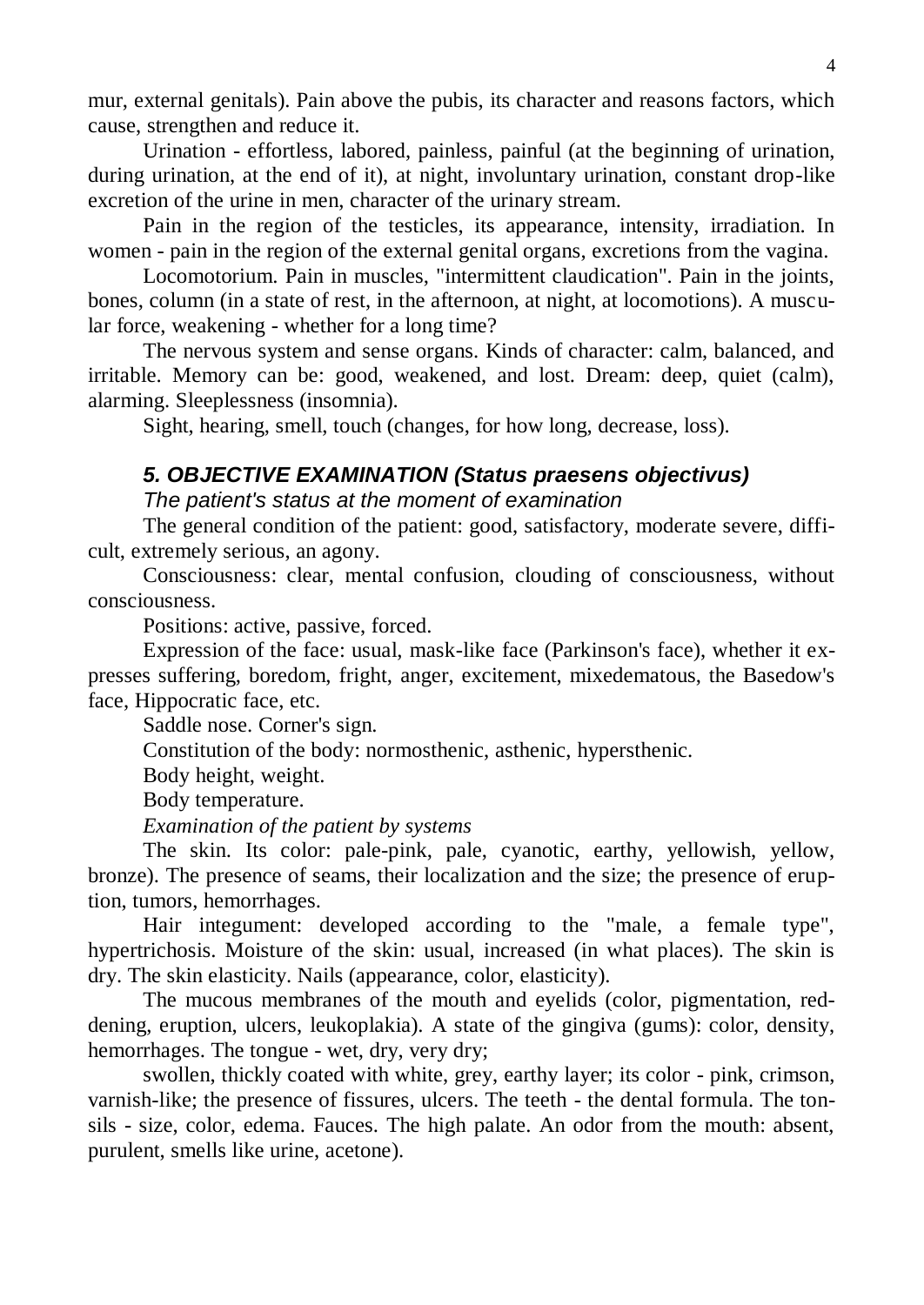Hypodermic basis: thickness of the subcutaneous fat (the skin fold on the level of the V-VI ribs along the back axillary's line), character of its localization. The presence of edemas, their localization.

The mammary glands. Symmetry, their dimensions, form, a state of the skin. The papilla and peripapillary circle. In a vertical and horizontal position of the patient on palpation of the mammary glands the doctor determines the development of a cellular tissue, character of glandular lobes, the presence of consolidations and tumors, their dimensions, localization on quadrants, mobility, adnation with the surrounding tissues, painlulness. Excretions from the papilla (serous, hemorrhagic, slimy, etc.

Lymph nodes: submental, submaxillary, along the course of the sternocleidomastoid muscle, supraclavicular and subclavial, axillaries, along the external edge of the mammary gland, ulnar, inguinal, femoral. Their size, solidity, adnation with each other with the surrounding tissues, mobility, painfulness.

Muscles. General development: (good, satisfactory, unsatisfactory), tonus: (usual, reduced, increased). The presence of painfulness, consolidations, tumors, atrophies, hypertrophies - may be determined on palpation.

The thyroid gland. Size: is (0,1, II, III, IV, V degree). The form of enlargement: (diffuse, nodal, mixed). Its consistence, surface, painfulness on palpation, shift during swallowing, adnation with the surrounding tissues. The thyroid gland's borders. The presence of sounds on auscultation. Crete's, Mebius, Shtelvag's, Ellinek's, Dalrymple's signs.

Bones. Symmetry of the bones of the limbs, the form of the skull, the presence of deformations of the column, the thorax (kyphosis, lordosis, scoliosis), of the pelvis, of the bones of the extremities (defects of the development due to trauma). Painfulness on palpation, percussion and loading on an axis.

Joints. Changes of configuration: (thickening, edema, the presence of diverticulums, fluctuation). Mobility active, and passive: (usual, limited, excessive). Pain at locomotions, on palpation. Sensation of crunch in the joints at passive locomotions.

Organs of the respiratory system. The form of the thorax: are (conic, barrelshaped, cylindrical, funnel-shaped, etc.). A position of the scapulae: (if they adjoin to the thorax). Type of respiration: (thoracic, abdominal, mixed).

Participation of both halves of the thorax in the act of respiration.

A respiratory rhythm, frequency per 1 minute, depth. Cheyne-Stokes, Kussmaul, Biot's respiration.

State of the intercostal spaces during deep respiration: (retraction, a diverticulum).

Palpation of the thorax (painful places, an edema, consolidation). Voice trembling: (not changed, weakened, strengthened). Comparative percussion. A sound: (pulmonary, wooden (box), dull, tympanic). Height of localization of the pulmonary apexes above the clavicle in the front and relatively to the spinous process of the VII cervical spondyle at the back (Krenig's fields). The inferior border of the lungs along the lines at both sides. Mobility of the pulmonary edge (along what line?).

Comparative auscultation. Respiration: vesicular, bronchial, amphoric, mixed, etc. Rales: are dry or wet, their localization. A pleural friction sound, its character.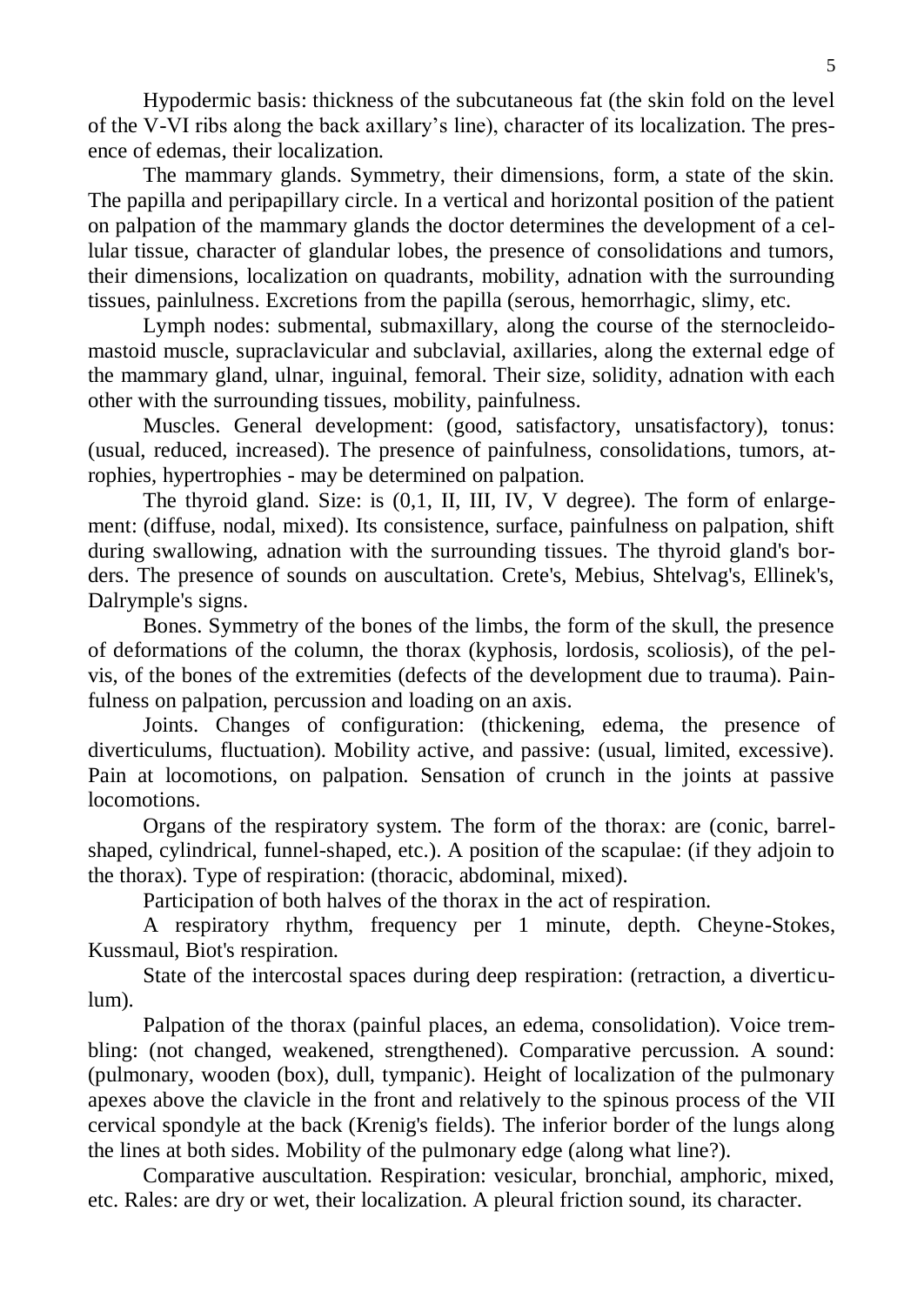Organs of the circulatory system. To determine a pulse comparatively at two sides the arteries: the radial, temporal, carotid, humeral, femoral, popliteal, posterior tibial arteries, the dorsal arteries of the foot. Characteristics of pulse: (rate per 1 minute, rhythm, intensity). Characteristic of the arterial trunks (density of the walls, the presence of the dilatings, a visible pulsation).

The arterial pressure (maximal (systolic), minimal (diastolic), pulse). The presence of the varicose distended veins on the thorax, forward abdominal wall, extremities. The degree of distension. Trojanov-Tredeleburg's, Delbe Pertes', Mayo - Pratt's signs.

Examination of the region of the heart. The presence of a diverticulum in the region of the heart. The apex beat, its force, localization.

On palpation of the region of the heart the place of the apex beat and its force (not strengthened, strengthened , shaking, rising) should be also determined.

Pulsation in the epigastric region (the heart, aorta, liver), in the jugular fossa (the aorta, carotid arteries, veins).

By percussion the borders of relative and absolute cardiac dullness (the right, upper and left) are determined.

Auscultation. Cardiac sounds (clear, dull, stressed, splitting, doubling, dropping - out). Cardiac murmurs, their attitude to a phase of the cardiac activity (systolic, diastolic, presystolic). Their force (sharp, weak), duration (long, short). Change of the character of murmur in a postural change of the body. A friction murmur of the pericardium.

Functional tests: orthostatic, with physical exertion, retention of respiration (Stange's test).

The gastrointestinal tract. The form of the abdomen (spherical, oval, retracted, even distended, diverticulums of separate regions, the "frog" belly). Visible peristalsis. Participation of the anterior abdominal wall in the act of respiration, a pain during respiration or cough.

Superficial comparative palpation. Muscle's protection (defense musculaire), partial on palpation, whether constant ("board-like abdomen"), painfulness, the presence of Shchotkin- Blumberg symptom.

State of the umbilical, inguinal, and femoral rings. Divarication of the rectus muscles (diastasis recti), cough impulse symptom. Penetrating, methodical, sliding palpation according to V.P.Obraztsov,

M.O.Strazhesko method.

The sigmoid colon: its localization, form, consistence, mobility, painfulness, and murmur.

The caecum, the same data. Vermiform appendix.

The ascending, descending transverse colon (dimensions, painfulness, mobility, consistence, and murmur. The presence of tumors.

The stomach (ventriculus). Its inferior border determined (by palpation, percussion, percussion-auscultative, splashing sound sign). Painfulness (circumscribed, unlimited), visible peristalsis on palpation.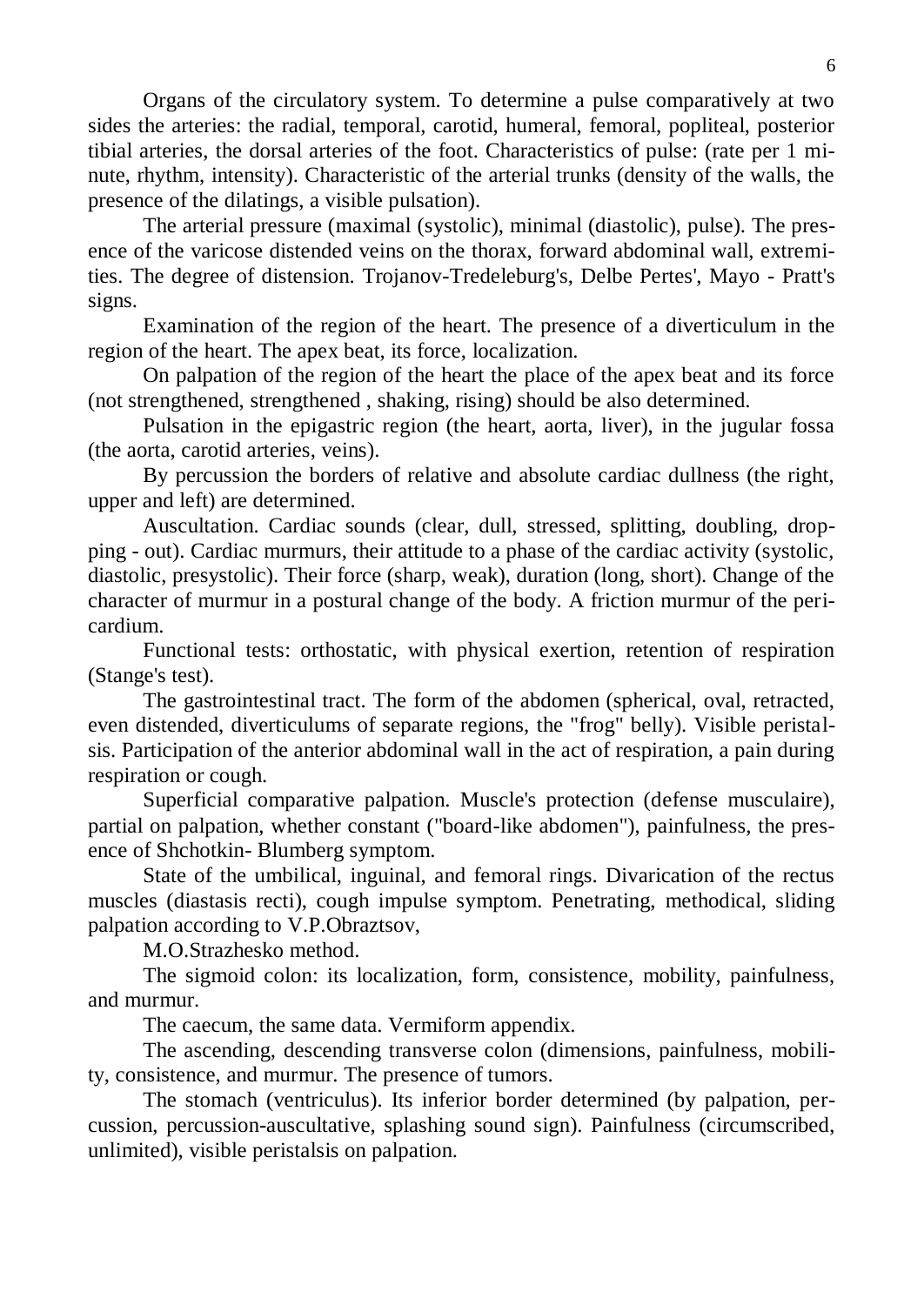The liver. Peculiarities of the liver margin: (acute, blunt, rounded, solid, soft, tuberous, even). Its borders: the upper is determined by percussion, the inferior - by palpation.

The gallbladder - whether it is palpable. Painfulness in Ker's point. The gallbladder - is palpated, is localized, its size, mobility, consistence, painfulness.

The pancreas (painfulness, the presence of infiltrate, cyst, tumor).

The lien. Its size, borders, consistence (soft, dense), its surface (even, tuberous), painfulness. Determining of its borders by percussion.

Determining the presence of fluid in the abdominal cavity on percussion. On percussion - we can determine dullness in the presence of tumors, fluids; thympanitis - in the presence free gas in the abdominal cavity, in distended loops of the intestines.

Auscultation helps to determine the presence of the intestinal murmurs (sounds) (amount, localization, intensity), colonic, small intestinal.

The rectum and anus. The presence of the external hemorrhoid nodes, prolapse of the mucous membrane, condylomas, fistulas, fissures are seen on examination. Digital palpation (tone of a sphincter, the presence of the thrombosed hemorrhoid nodes, infiltrate, tumors, accumulation of feces).

The urinary system. The kidneys: size, localization, mobility, surface (even, tuberous), painfulness. Pasternatsky's sign.

Palpation of the urinary bladder. Digital palpation of the prostatic gland through a rectum , its size, consistence, the presence of consolidations, fluctuation.

The nervous system. Pupillary, corneal, knee, Achilles tendon, cremasteric reflexes, muscular rigidity of the back of the head, Kernig's sign.

Sensitivity to a pain, tactile, temperature sensitiveness. Hypo-esthesia, hyperesthesia. Paresis, paralysis, hyperkinesia.

Dermographism (red, white, when does it appear and disappear?).

## *6. LOCATION of DISEASE (Locus morbi)*

Carrying out detailed inspection of the place of the main surgical disease it is necessary to adhere to the same sequence, as during examination of the patient taking into account anatomical localization (the locomotorium, endocrine system, etc.); the examination, palpation, percussion, auscultation. If necessary special methods of examination can be used.

## **7.** *INITIAL DIAGNOSIS (Diagnosis prueliminaris)*

Making of initial diagnosis is based on the main data of the patient's complaints, determining of anamnesis and objective inspection, at this stage 2-3 diagnoses may be made. Except for it, it is necessary to specify the character of disease (acute, chronic, recurrent).

In order to specify a diagnosis it is necessary to generalize typical attributes of the disease.

*Example.* On the basis of:

- Complaints of the patient (of a peculiar, constant pain, the presence of tumorlike formations in the region of the right mammary gland, elevation of body temperature up to 38°C, rigor, general weakness);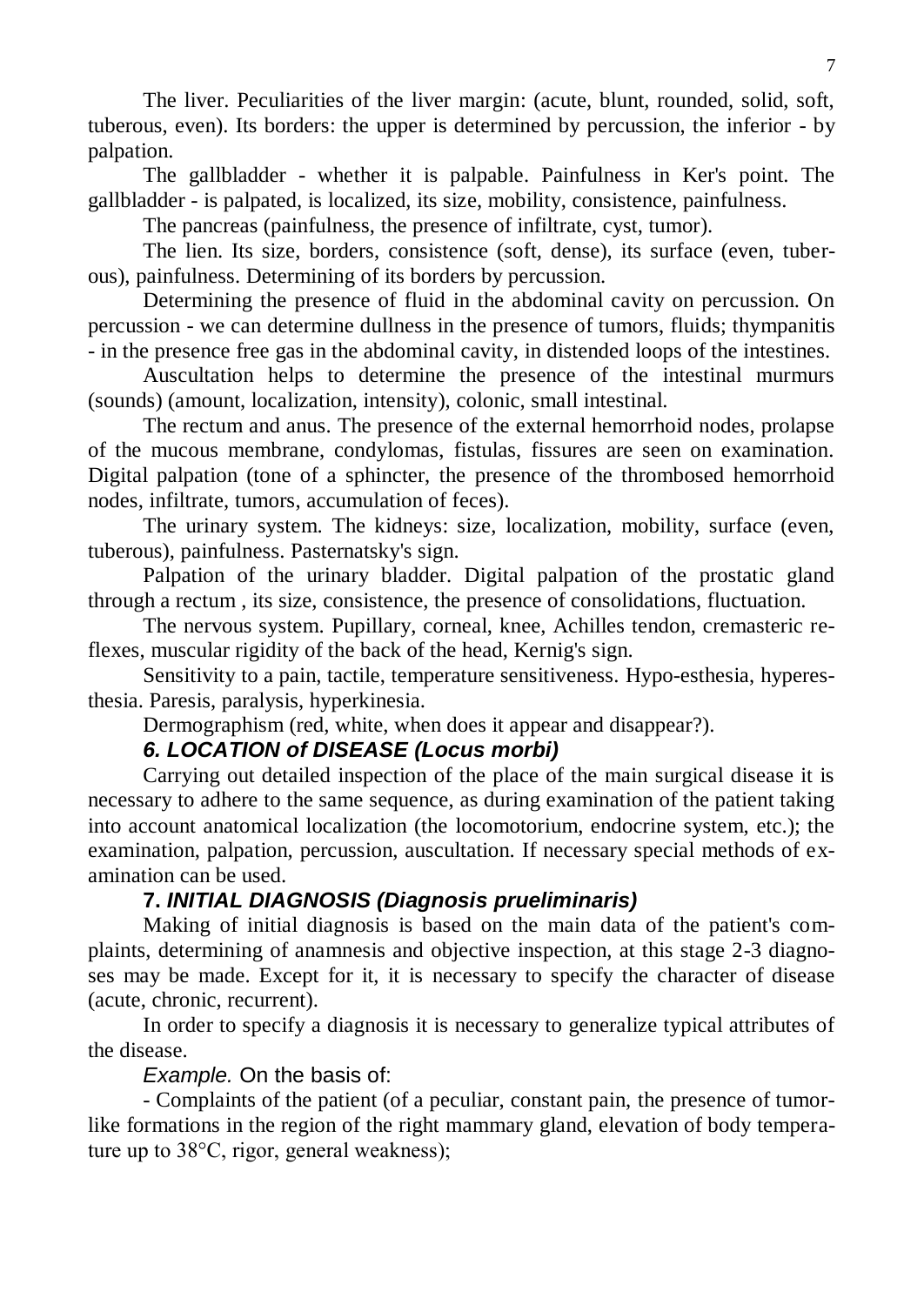- The data of the case history (is ill during one week, sudden onset, since appearance of painful consolidation in the region of the right mammary gland, elevation of body temperature up to 38°C;

- Self - treatment of the patient: use of analgesics, aspirin, doing massage of the mamma, applying of hot compresses);

- The data of anamnesis of life (three weeks ago she gave birth to a healthy, mature infant, the period of pregnancy was complicated by anemia, labor was complicated by bleeding);

- The data of objective inspection (temperature - 38,6°C, the presence of sharply painful infiltrate 10x8 cm of dimensions in the region of the upper - lateral quadrant of the right mammary gland, the skin in the region of consolidation is hyperemic, edematous, adhesion with the surrounding tissues. The retracted nipple, a fissure 0,7x0,3 cm dimensions in the center, coated with fibrinopurulent layers. By palpation - is fluctuation determined in the center of infiltrate.

It is possible to make an initial diagnosis - of acute suppurative right-hand lactational mastitis.

#### *8. PLAN of EXAMINATION*

Making an initial (previous) diagnosis the doctor should prove the correctness of his conclusions by use of modern methods of diagnostics, from common to complex.

It is necessary to begin examination of every patient from the obligatory program, which includes:

1. General blood test.

2. General test of the urine.

3. Examination of feces for eggs of intestinal parasites.

4. Analysis of the urine for sugar (in the quantity of the urine, excreted per 24 hours).

5. Blood test for sugar.

6. Wassermann's test.

7. Photoroentgenography (fluorography).

8. Blood group and rhesus - distinguishing. Special methods of examination should be prescribed taking into account the initial (previous) diagnosis by way of direct examination of the organ or system, or diagnosis by exclusion (diagnostic search). A student must show all his knowledge concerning the question, not being limited to the methods, which were given (stated) in the hospital medical card.

#### *9. X-RAY EXAMINATION*

Multi-axial roentgenoscopy of the chest, X-ray of the chest in two standard projections, roentgenography of the heart in two slanting positions, roentgenokymography, bronchography, pneumomediastino-graphy, tomography, diagnostic pneumothorax, pneumopericardiography, esophagography, contrast study of the gastrointestinal tract, parietography, retrograde contrast study of colon (the irrigoscopy), pneumoperitoneum, retropneumoperitoneum, cholecystocholangiography, urography (general, excretory), cystography, phlebography, aorto-graphy, lymphography, fistulography.

## *10. INSTRUMENTAL EXAMINATION*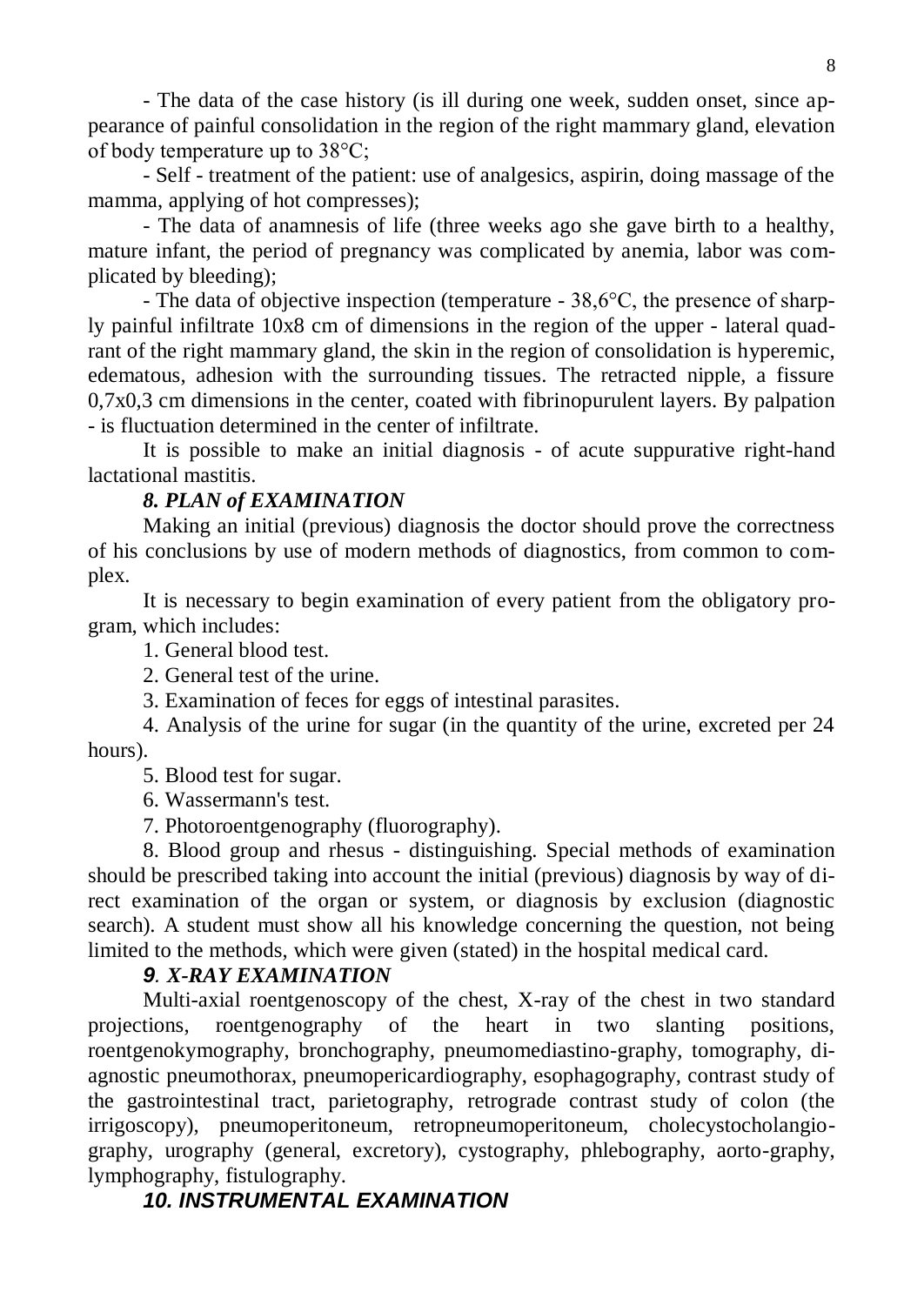Catheterization of the bladder, urethras, cystoscopy, chromocystos-copy, bronchoscopy, esophagogastroscopy, abdominal paracentesis, laparoscopy (peritoneoscopy), bronchoscopy, thoracoscopy, rectoromano-scopy, fibro colonoscopy, endoscopic biopsy and others.

## *11. APPARATUS INSPECTION*

Ultrasonic examination of the thyroid gland, heart, liver and biliary ducts, the kidneys, uterus and adnexa uteri, computer tomography, nuclear-magnetic-resonance and others.

## *12. LABORATORY RESEARCHES*

It is necessary to have general notions concerning the purposes of clinical, biochemical, and bacteriological, serologic, pathomorphologic and isotope laboratories. You should remember, that laboratory analyses should be accompanied by clinical thinking (intellection), as results of laboratory tests do not provide exact, ready diagnosis. Finally, while prescribing analyses it is necessary to take into account not only their diagnostic value. Laboratory tests - are methods of examination of the vital organs and systems in a surgical clinic, when the determined data are necessary for correction of the disorders, which occur in patients in the preoperative period, during operation, and at the postoperative stage.

## *13. FUNCTIONAL EXAMINATIONS*

There are: electrocardiography, phonocardiography, ballistocardio-graphy, cardiac catheterization, measuring of central venous pressure by Valdman's apparatus, examination of external respiration, broncho-spirometry, capillaroscopy, encephalography, rheovasography, plethysmo-graphy, determining of the regional blood flow, volume of the circulatory blood and others.

\*Note. Data of a special examination of the given patient are to be written down after the plan of examination with obligatory interpreting of norm and pathology in the corresponding sequence. To show their diagnostic value concerning the disease, which is studied.

### *14. CLINICAL DIAGNOSIS (DIAGNOSIS CLINICA)*

The clinical diagnosis should be described distinctly, shortly and convincingly, on the basis of synthesis of the received data (on the basis of the previous diagnosis and ...), including additional methods of examination. The concomitant diseases and complication, which were revealed **in** the given patient should be mentioned and described here.

## *15. ETIOLOGY and the PATHOGEN ESIS of DETERMINED DISEASE*

Modern concepts about etiology and pathogenesis are briefly mentioned. It is necessary to show connection of the views, which exist concerning etiology and pathogenesis of the given patient. What data confirm or object the standard notions about the determined disease.

#### *16. TREATMENT*

To show modern methods of treatment concerning the given disease:

a) Conservative treatment (specific, pathogenetic, symptomatic);

b) Surgical (indications, a preparation for an operation, choice of the method of anesthesia, the description of the operation, the characteristic of macro-preparation).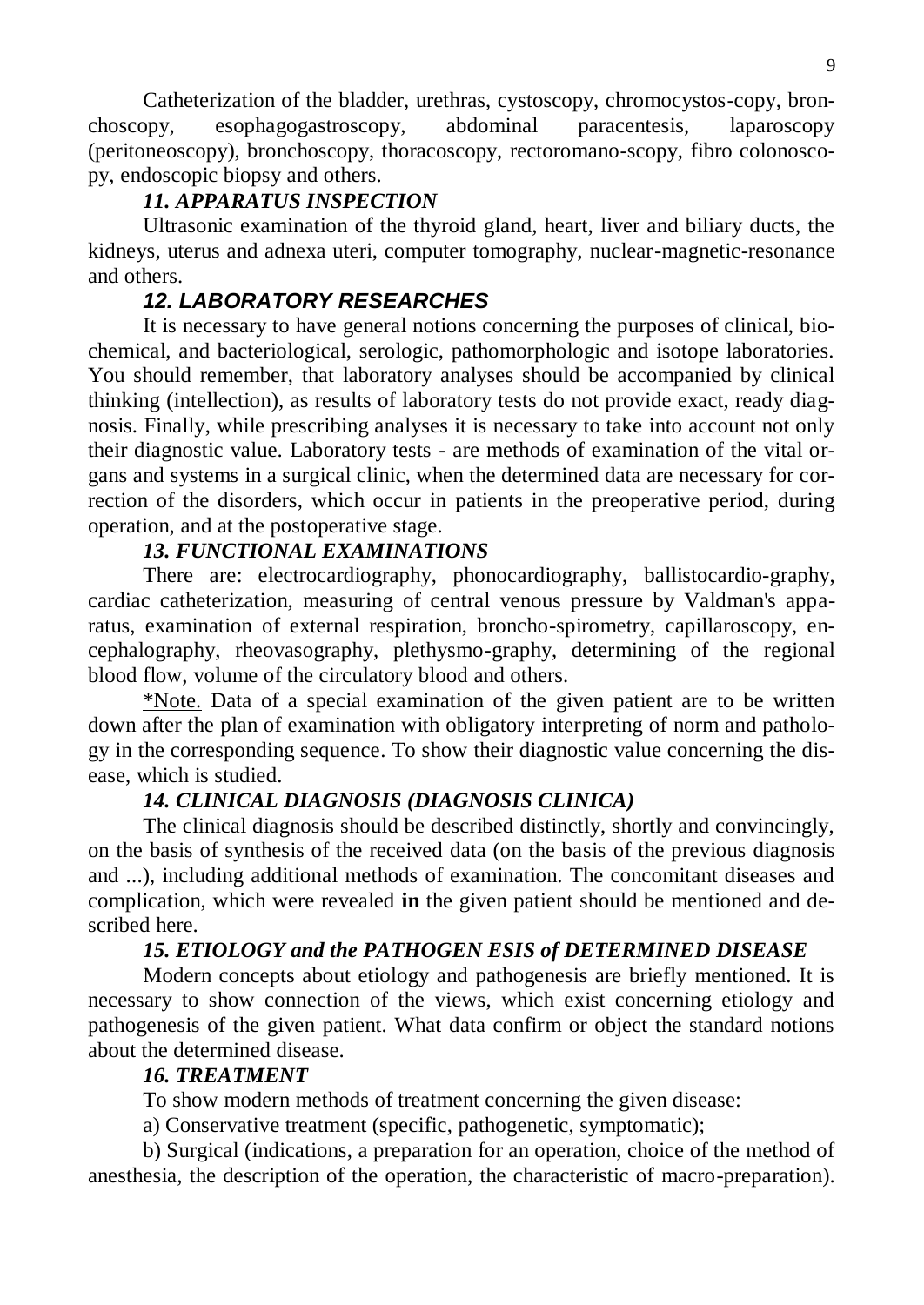It is necessary to describe the general principles of treatment of the given pathology, and then to detail all the methods concerning the given patient.

# *17. The DAIRY*

| Date | Course of a disease                                                                                                                                                                                                                                                                                                                                                                                                                                                                                                                                                                                                                                                                                                                                                                                             | Prescription (treatment of the<br>given patient) |
|------|-----------------------------------------------------------------------------------------------------------------------------------------------------------------------------------------------------------------------------------------------------------------------------------------------------------------------------------------------------------------------------------------------------------------------------------------------------------------------------------------------------------------------------------------------------------------------------------------------------------------------------------------------------------------------------------------------------------------------------------------------------------------------------------------------------------------|--------------------------------------------------|
|      | 1. General state of the patient, dream, appetite. 1. Regimen of exercise.<br>The state of the cardiovascular, respiratory sys-[2. Dietary regimen.<br>tems and organs of the gastroenteric tract. Phys-3. Prescriptions of medicinal<br>iologic evacuation.<br>2. A dressing: state of a bandage, quantity and scriptions).<br>character of the discharges from a wound. State 4. Physiotherapeutic<br>of the wound (the presence of the necrotic tis-procedures.<br>sues, granulations, etc.). The procedures, that Additional examinations, etc.<br>were done during dressing: inserting or getting (on the day of examination).<br>out of the drainages, tampons with antiseptic<br>preparations, hypertonic salt solution, ointment<br>and others.<br>3. Transfusion of the blood and<br>plasmasubstitutes. | preparations (give some pre-                     |
|      |                                                                                                                                                                                                                                                                                                                                                                                                                                                                                                                                                                                                                                                                                                                                                                                                                 |                                                  |

The signature of the attending doctor

## *18. GRAPHIC REPRESENTATION of the TEMPERATURE CURVE, PULSE, ARTERIAL PRESSURE (enclosed on a separate sheet)*

## *19. PROPHYLAXIS of DISEASES*

## *20. PROGNOSIS CONCERNING:*

*-* life (prognosis quo ad vitam);

- health (prognosis quo ad valitudinem);

- working capacities (ability to work) (prognosis quo ad laborem);

The record should be written in brief (favorable, unfavorable, doubtful).

## *21. The CONDUCT, the REGIMEN, and DIET, WHICH are RECOMMENDED to the PATIENT on DISCHARGE FROM a HOSPITAL 22. EPICRISIS (Epicrisis)*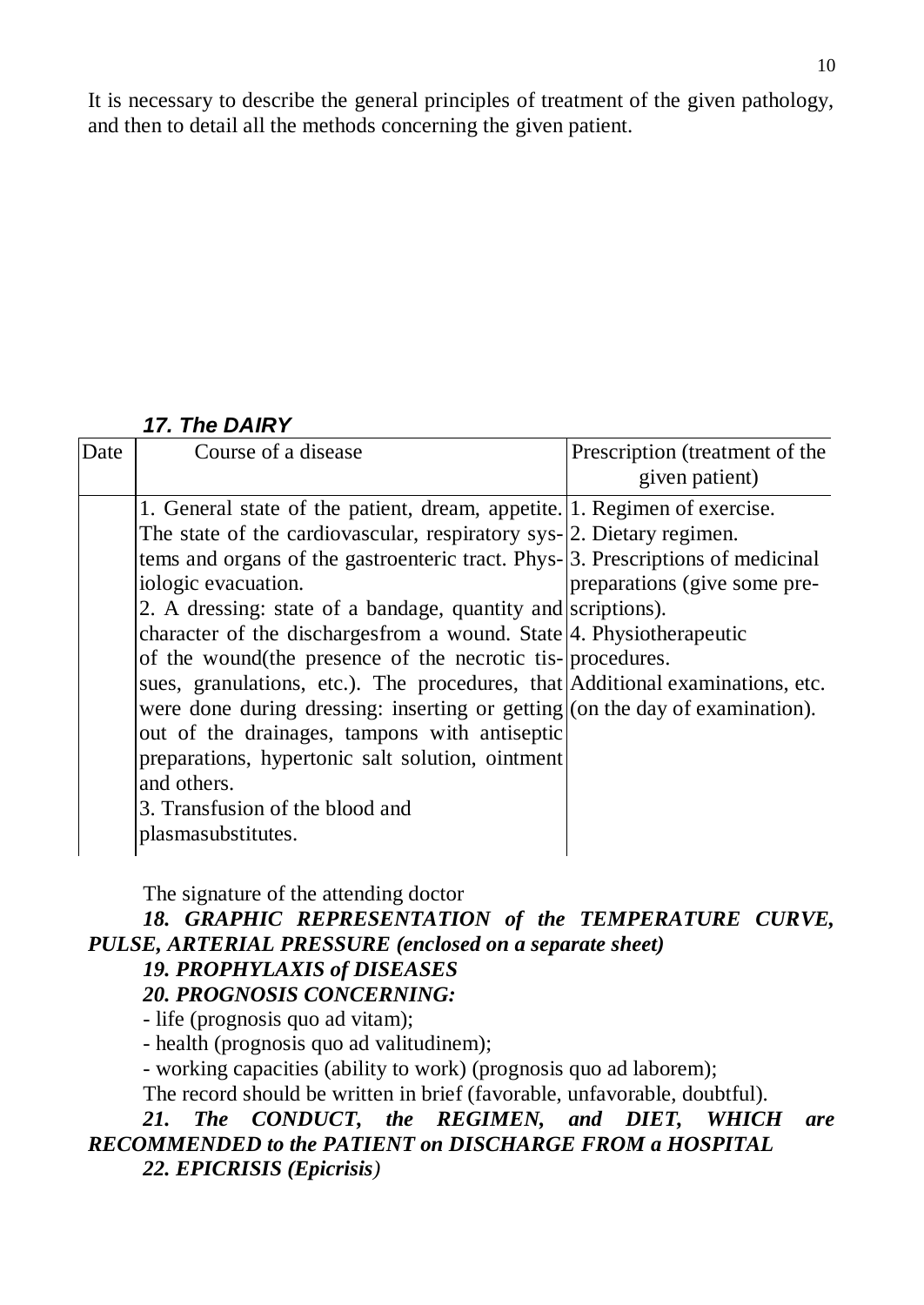The patient's surname, name, patronymic, his age. Time and cause of hospitalization. A diagnosis. Data of the objective examination, which helped to make a diagnosis. Special methods of examinations. The course course of disease. Treatment (conservative, operative). Date and type of the operation. Anesthesia. The postoperative diagnosis. Pathohistologic conclusion. The course of the postoperative period , complications. Healing of the postoperative wound. Advices for further treatment in a place of residence, life and work.

Dispensary observation. Prognosis, prophylaxis. *23. REFERENCES 24. DATE: SIGNATURE of the ATTENDING DOCTOR*

| General blood test                        |                                                           |
|-------------------------------------------|-----------------------------------------------------------|
| <b>Index</b>                              | <b>Norm</b>                                               |
| Erythrocytes                              | Men: 4,0-5,0 x $10^{12}/1$ , Women: 3,9-4,7 x $10^{12}/1$ |
| Hemoglobin (Hb)                           | Men 135 - 180 g/1. Women: 120- 140 g/1                    |
| Color index (CI)                          | $0,85-1,15$                                               |
| Reticulocytes                             | $2 - 10%$                                                 |
| Thrombocytes                              | $180,0-320,0 \times 10^{12}/1$                            |
| Leucocytes                                | 4,0-9,0 x $10^{9}/1$                                      |
| <b>Basophils</b>                          | $0-0.065 \times 10^{12}/1(0-1\%)$                         |
| Eosinophils                               | $0.02 - 0.30 \times 10^9 / 1 (0.5 - 5.0%)$                |
| Band neutrophils                          | $0.04 - 0.30 \times 10^9 / 1(1 - 6\%)$                    |
| Segmented neutrophils                     | $2,0-5,50 \times 10^9/1 (47-72%)$                         |
| Monocytes                                 | $0,09-0,60 \times 109/1(3-11\%)$                          |
| Lymphocytes                               | $1,2-3,0 \times 10^9/1(19-37%)$                           |
| Erythrocytesedimentation<br>rate<br>(ESR) | Men: $2-10$ mm/h, W omen: $2-15$ mm/h                     |
| Hematocrit (Hct)                          | Men: 40-48%, Women: 36-42%                                |

### **ENUMERATION OF NORMAL VALUES OF THE BASIC LABORATORY UNITS**

#### *Biochemical blood test*

| Total blood protein (TP) | 65 - 85 $g/1$             |
|--------------------------|---------------------------|
| Serum albumins (SA)      | 35-50 $g/1$ (52-65%)      |
| Serum globulins (SG)     | 23-35 $g/1$ (35-48%)      |
| Albumen-globulin ratio   | $1,2-2,0$                 |
| Immunoglobulins:         |                           |
| IgD                      | $0-0,15 \frac{g}{1}$      |
| <b>IgG</b>               | 50-112,5 Mol/1            |
| IgM                      | $0,6-2,5 \mu\text{Mol}/1$ |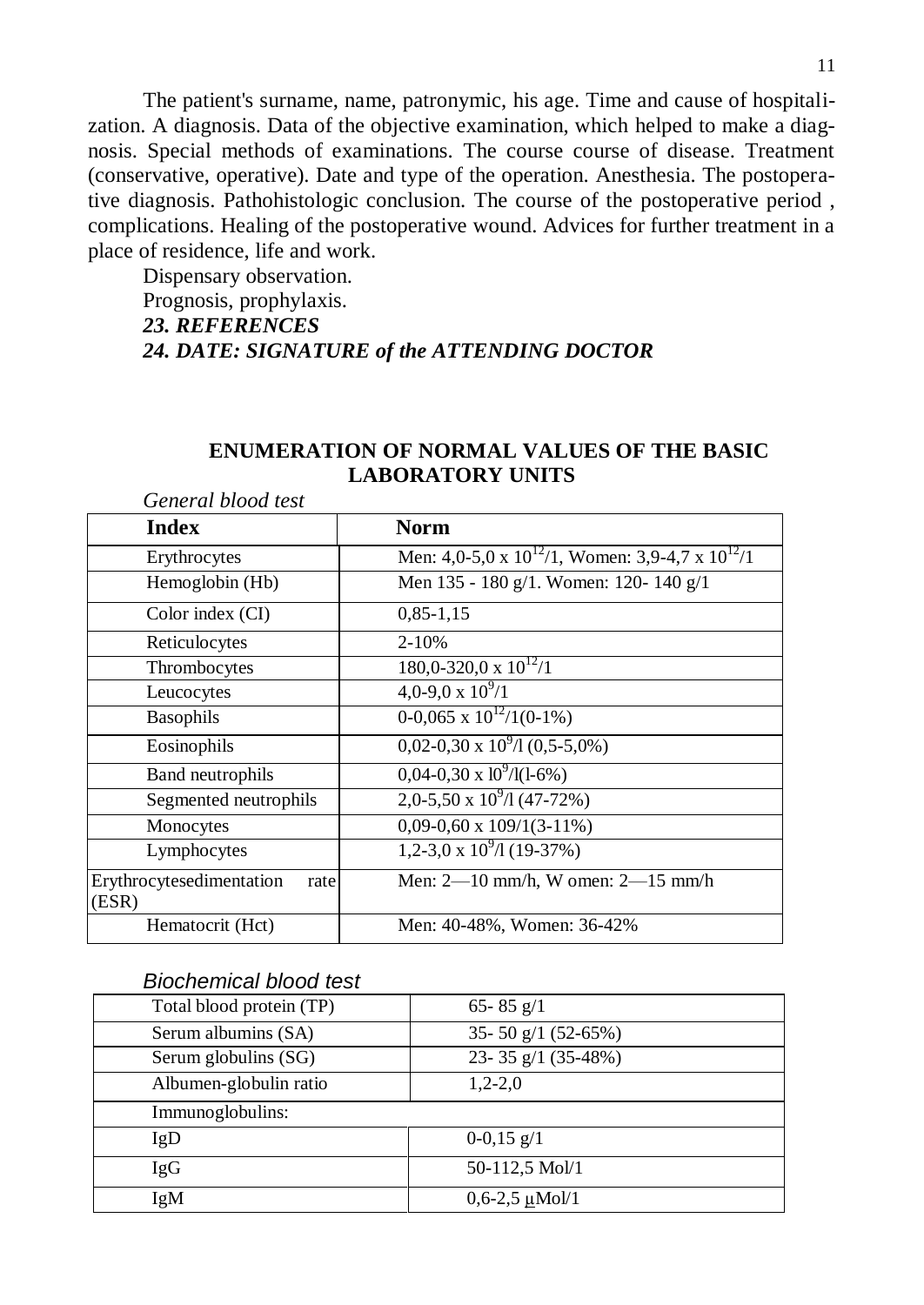| IgA                                       | 5,6-28,1 $\mu$ Mol/1         |
|-------------------------------------------|------------------------------|
| IgE                                       | $0,3-30nMol/l$               |
| Total blood bilirubin (TB)                | $8,5 - 20.5 \mu\text{Mol}/1$ |
| Free (indirect, non-conjugated) bilirubin | $1,7$ —17,11 µMol/1          |
| Combined (direct, conjugated) bilirubin   | $0,85 - 5,1 \mu$ Mol/1       |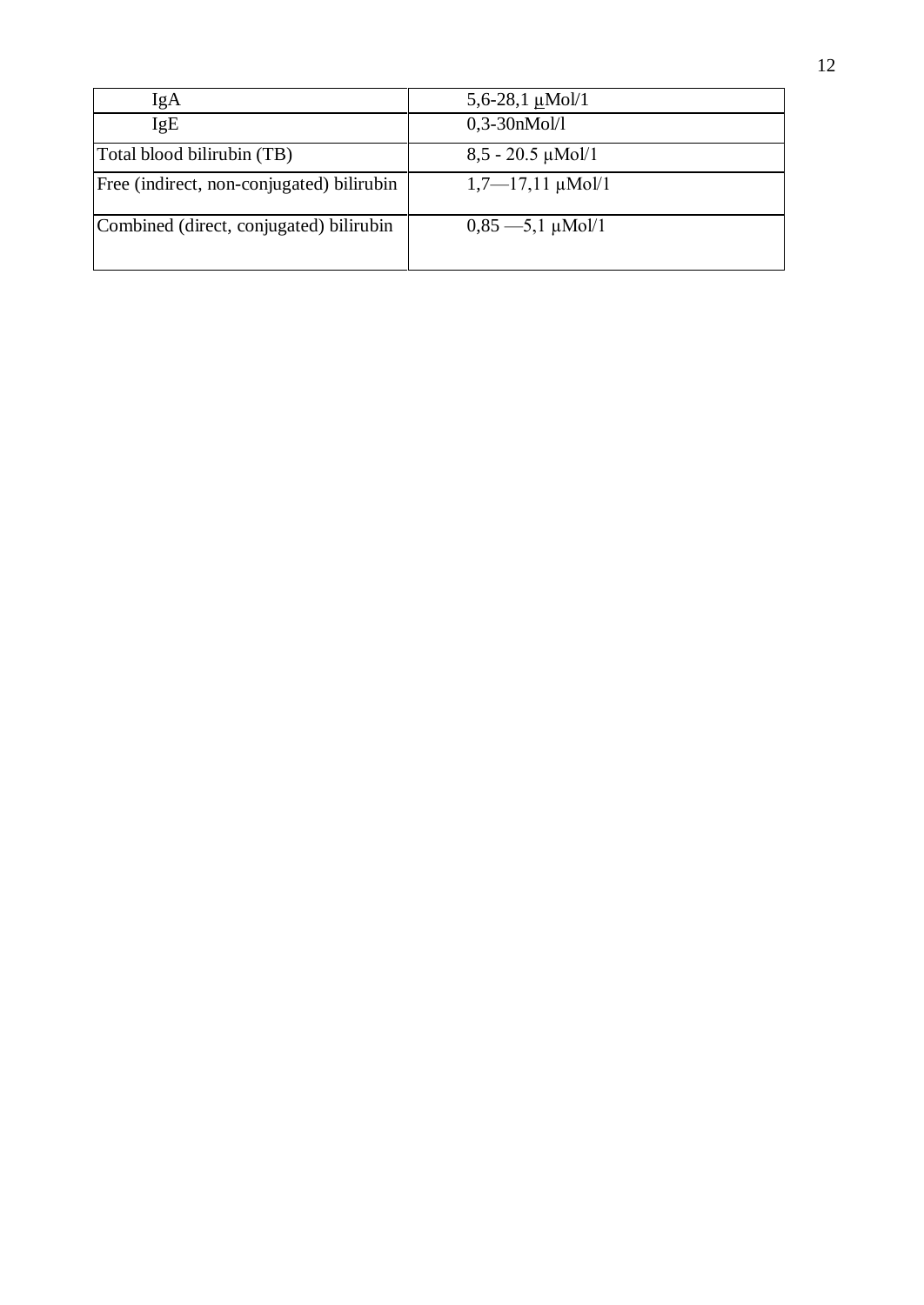| Blood linids (the general contents) $\frac{5-7g}{l}$                        |                                                 |
|-----------------------------------------------------------------------------|-------------------------------------------------|
| Serum triglycerides                                                         | $0.59 - 1.77$ mMol/1                            |
| <b>Total cholesterol</b>                                                    | 2.97 - 8.79 mMol/1                              |
| Lipoproteins:                                                               |                                                 |
| Very low density (pre beta lipopro-1.5 - 2.0 $\sigma$ /1 (0.63-0.69 mMol/1) |                                                 |
| Low density (beta linonroteins)                                             | $3-4.5$ $9/1$ $(3.06-3.14$ mMol/1)              |
| High-density (alpha - lipoproteins) $(1.25-6.5)$ g/1 $(1.13-1.15)$ mMol/1)  |                                                 |
| <b>Chylomicrons</b>                                                         | $0.05$ $\sigma/1$ (0-0.1 mMol/1)                |
|                                                                             |                                                 |
| Blood glucose                                                               | $3.3 - 5.5$ mMol/1                              |
| Glycosylled hemoglobin                                                      | $4 - 7\%$                                       |
|                                                                             |                                                 |
| Blood serum iron                                                            | 8.53-28.06 uMol/1                               |
| Serum potassium                                                             | 3.8-5.2 mMol/1                                  |
| Serum sodium                                                                | 138-217 mMol/1                                  |
| Serum calcium                                                               | $0.75 - 2.5$ mMol/1                             |
| Serum magnesium                                                             | $0.78 - 0.91$ mMol/1                            |
| Serum phosphorus (inorganic)                                                | $0.646 - 1.292$ mMol/1                          |
| <b>Blood chlorides</b>                                                      | 97-108 mMol/1                                   |
|                                                                             |                                                 |
| Blood urea nitrogen (not                                                    | <u>14.28 -25 mMol/1</u>                         |
| Scrum urea                                                                  | 3.33-8.32 mMol/1                                |
| <b>Blood</b> creatinine                                                     | 53-106.1 uMol/1                                 |
| Creatine                                                                    | Men: 15,25-45,75 uMol/1; Women: 45,75 - 76,25   |
|                                                                             | $\mathbf{M}$ al/1                               |
| Blood uric acid                                                             | Men: 0,12-0,38 uMol/1; Women: 0,12-0,46 -iMol/l |
|                                                                             |                                                 |
|                                                                             |                                                 |
| Lactate dehydrogenase (LDG)                                                 | $< 7$ mMol/(hour/l)                             |
| Aldolasc                                                                    | $0.2$ -1.2mMol/(hour/l)                         |
| Blood alpha amylase (diastase)                                              | $12 - 32g/(hour/h)$                             |
| Aspartate aminotransferase (AST)                                            | $0.1 - 0.45$ mMol/(hour/l)                      |
| Alanine aminotrasferase (ALT)                                               | $0.1 - 0.68$ mMol/(hour/l)                      |
| Cholinesterase                                                              | $160 - 340$ mMol/(hour/l)                       |
| Alkaline phosphatase                                                        | $0.5 - 1.3$ u.Mol/(hour/l)                      |
| Creatine kinase                                                             | $0.152 - 0.305$ mMol/(hour/l)                   |
| Serum creatine phosphokinase                                                | Untol.2mMol                                     |
| Lipase                                                                      | $0.4 - 30$ mMol/(hour/l)                        |
| Creatine                                                                    | Men: 15,25-45,75 uMol/1; Women: 45,75 - 76,25   |
|                                                                             | $\mathbf{M}_{\odot}$ 1/1                        |
|                                                                             |                                                 |

| $< 7$ mMol/(hour/l)           |
|-------------------------------|
| $0.2$ -1.2mMol/(hour/l)       |
| $12 - 32g/(hour/l)$           |
| $0.1 - 0.45$ mMol/(hour/l)    |
| $0.1 - 0.68$ mMol/(hour/l)    |
| $160 - 340$ mMol/(hour/l)     |
| $0.5 - 1.3$ u.Mol/(hour/l)    |
| $0.152 - 0.305$ mMol/(hour/l) |
| Untol 2mMol                   |
| $0.4 - 30$ mMol/(hour/l)      |
|                               |

Blood uric acid Men: 0,12-0,38 uMol/1; Women: 0,12-0,46-Mol/l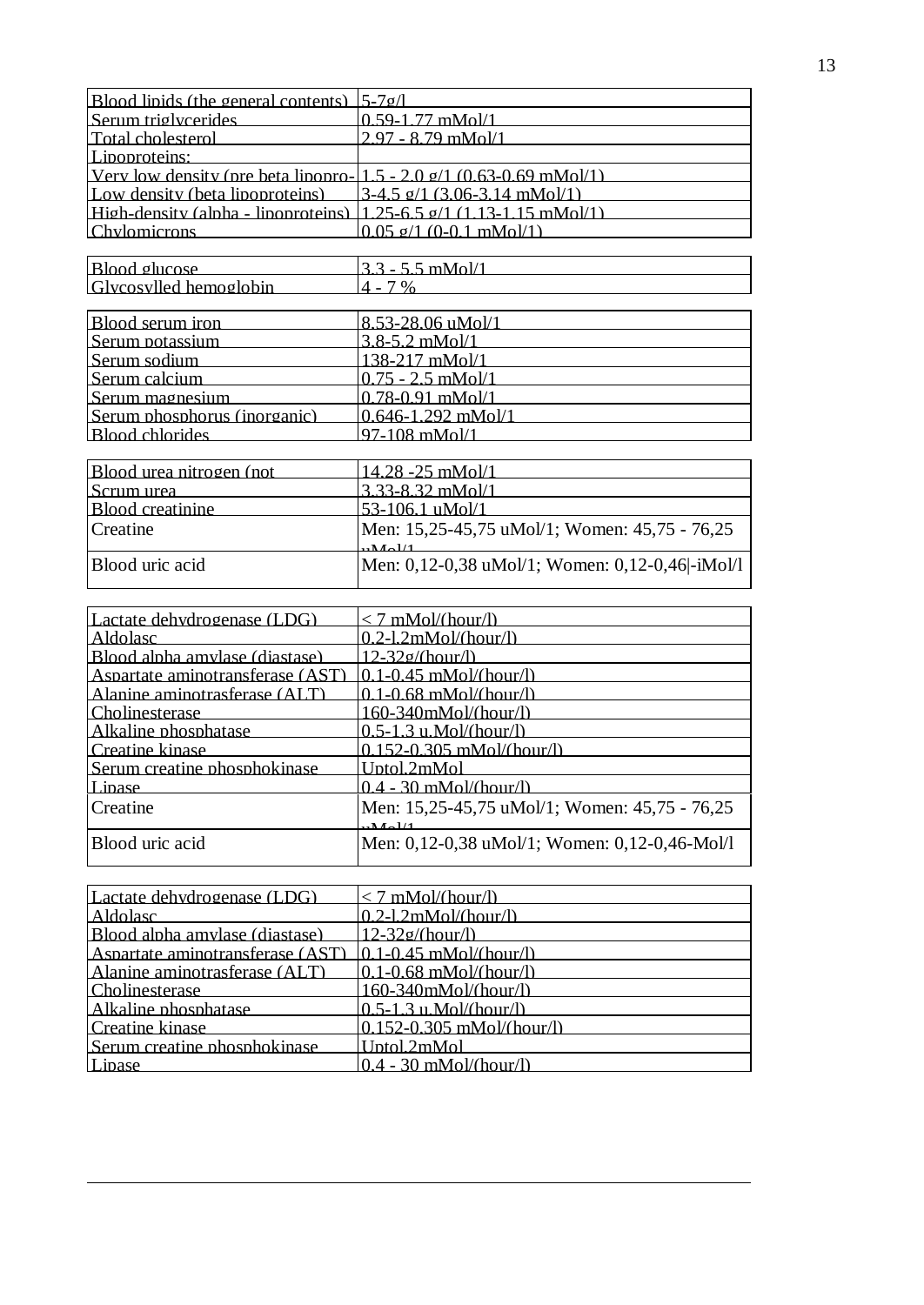# *Coagulogram*

| Prothrombin index                    | 80-100%                                  |
|--------------------------------------|------------------------------------------|
| Time of serum recalcification        | $60-120$ sec.                            |
| Thrombotest                          | IV-- V degree                            |
| <b>Fibrinogen</b>                    | $5.9-H.7uJvlol/l$                        |
| Fibrinogen B                         | <b>Negative</b>                          |
| Fibrinolytic activity                | $183 - 263$ minutes.                     |
| Serum tolerance to heparin           | $3-6(7-11)$ minutes.                     |
| Coagulation time of blood by Li-Uait | $5-10$ minutes.                          |
| Bleeding duration by Diuk            | Up to 4 minutes.                         |
| Retraction of blood clot             | $ 44 - 65 \%$ (retraction index 0,3-0,5) |

# *Indexes of an acid-base balance*

| pH, the arterial blood                                  | 7.4                  |
|---------------------------------------------------------|----------------------|
| pH, the venous blood                                    | 7 35                 |
| Strain of carbon dioxide, pC02:                         |                      |
| Arterial blood                                          | $40 \text{ mm Hg}$ . |
| Venous blood                                            | $46 \text{ mm}$ Hg   |
| Strain of oxygen, p02, the arterial blood 75-105 mm Hg. |                      |
| Surplus (deficiency) of bases                           | $\pm 2.3$ mMol/1     |
| The general buffer bases of blood                       | $45 - 50$ mMol/1     |
| Standard bicarbonate (B):                               |                      |
| Arterial blood                                          | $24$ mMol/1          |
| Venous blood                                            | $26 \text{ m}$ Mol/1 |
| Original bicarbonate                                    | $27 \text{ m}$ Mol/1 |

## *Other blood units*

| Serum hydrocortisone                  | 230-750nMol/l                                       |
|---------------------------------------|-----------------------------------------------------|
| Serum parathyroid hormone             | $42.6\pm9.31$ pMol/1                                |
| Somatotrophic hormone                 | $0 - 118pMol/l$                                     |
| Thyroid-stimulating hormone, serum or | $128 \pm 28$ nMol/1                                 |
| plasma                                |                                                     |
| Thyroxine (T4), Serum                 | 65-155 nMol/1                                       |
| Triiodothyronine (T3). Serum          | .77-2.43nMol/1                                      |
| Ferritin, Serum                       | Men45,5: $96 \pm 7.63$ ug/1; Women: $\pm 4.58$ ug/1 |
| $A1$ - seromucoid                     | 12.47-31.75 uMol/1                                  |
| Thymol (turbidity) test               | Upto 5 Units                                        |
| Sialine test                          | 550-790 mg/1                                        |
| C - reactive protein (C-RP)           | Negative                                            |
| Antistreptolysin-0 (ASL-0)            | 250Units                                            |
| Antistreptohyaluronidase (ASH)        | 250Units                                            |
| Osmolarity, Serum                     | $275 - 295$ mosMol/kg                               |